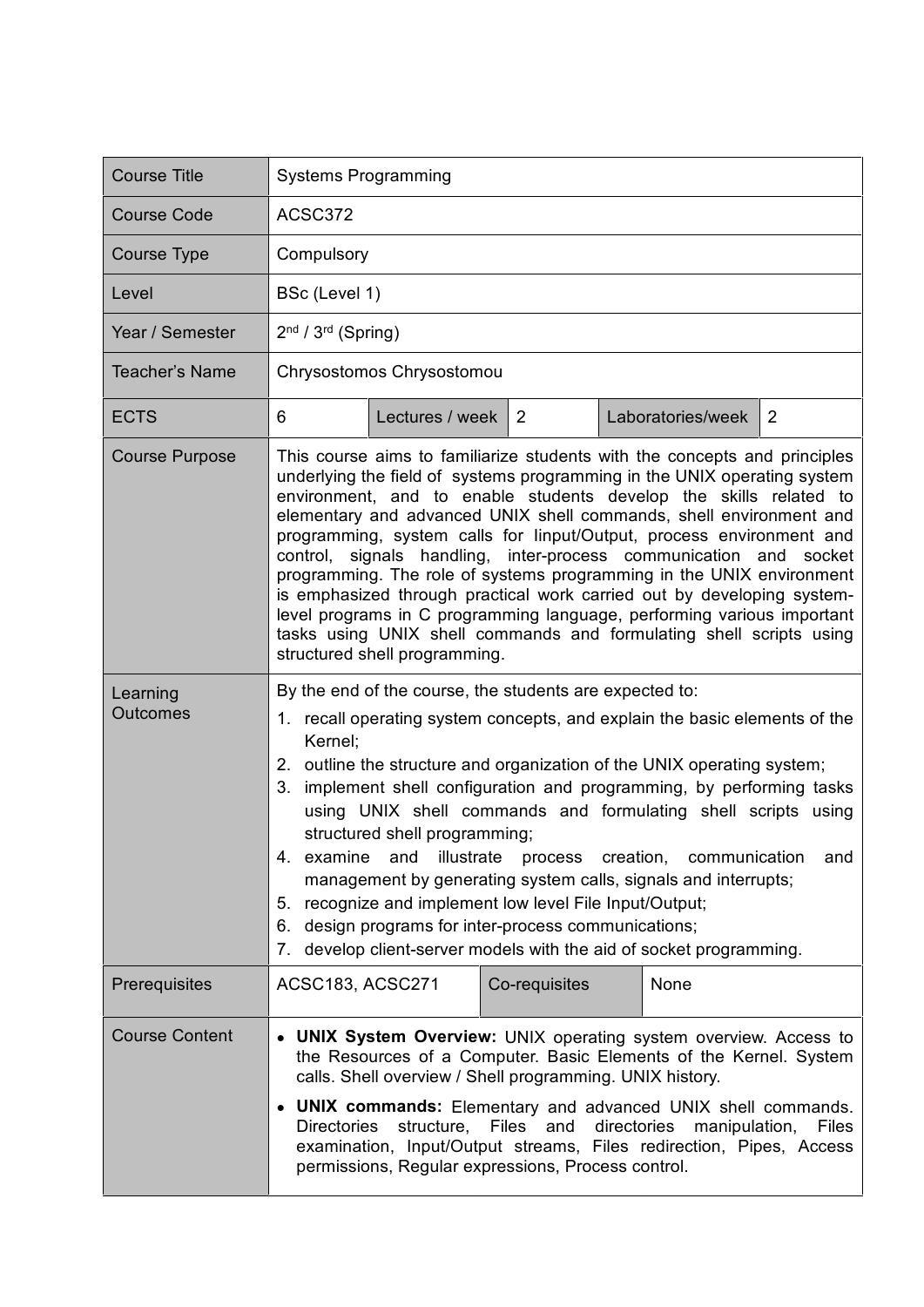|                         | • Bash Shell Environment: Introduction to bash shell. Shells evolution.<br>Environment and variables. Shell initialization files. Shell variables.<br>Default global variables. User shell variables. Creating, deleting and<br>exporting variables. Built-in shell commands. Executing shell scripts.<br>Read user input data. Command line arguments. Special characters and<br>quotes. Printing in the shell.                                                                                                                                                                                                                                                                       |  |  |  |
|-------------------------|----------------------------------------------------------------------------------------------------------------------------------------------------------------------------------------------------------------------------------------------------------------------------------------------------------------------------------------------------------------------------------------------------------------------------------------------------------------------------------------------------------------------------------------------------------------------------------------------------------------------------------------------------------------------------------------|--|--|--|
|                         | • Bash Shell Programming: Exit status code. Conditional statement if.<br>Relational operators. File testing. Command line parameters. Logical<br>operators. Arithmetic expressions. The case statement. The while loop<br>and the until loop. Commands break and continue. The for loop. Shell<br>functions. Parameters in functions. Scope of function variables.<br>Initialization and processing of arrays. Advanced Shell Programming:<br>Debugging bash scripts, Catching signals, Pipes and devices,<br>Implementation of pipes with files, Implementation of pipes with two<br>variables, The File descriptor table, Standard in/out/err, Devices,<br>Input/Output redirection. |  |  |  |
|                         | • File Input/Output: Error handling in C. Introduction to files and file<br>system. File types in UNIX. How files are stored (Partitions, i-Nodes,<br>Blocks). Example of finding a file using the i-nodes. File processing<br>operations. Standard I/O vs. System Calls (Low-level I/O). System calls<br>advantages and disadvantages. System calls for I/O.                                                                                                                                                                                                                                                                                                                          |  |  |  |
|                         | • Process Environment & Control: Process Identifiers. Memory layout of<br>a process. Creation of processes (When it is needed, What is not<br>inherited). Environment Variables. Orphan process vs. Zombie process.<br>Processes and files. Waiting of processes. How to avoid zombie<br>processes.                                                                                                                                                                                                                                                                                                                                                                                    |  |  |  |
|                         | • Processes and Signals: exec() Functions. System call system().<br>Signals Handling. Signals and Processes. Asynchronous avoidance of<br>Zombie processes using Signals. System call alarm(). Inter-process<br>signals. System call kill().                                                                                                                                                                                                                                                                                                                                                                                                                                           |  |  |  |
|                         | • Inter-Process Communication: Processes and Files. System calls<br>dup() & dup2(). Inter-Process Communication (IPC) – Introduction. IPC<br>with Pipes. System call pipe(). IPC with Named Pipes (FIFO). FIFOs in<br>the shell. FIFOs in C. Pipes vs. FIFO.                                                                                                                                                                                                                                                                                                                                                                                                                           |  |  |  |
|                         | • Socket Programming: Socket definition. Ports. Port numbers<br>assignment. Socket domain families. Socket types. Client/Server TCP<br>connection. Basic server functions. Basic client functions. Byte-order<br>transformations. Socket descriptors. Socket creation. Socket address<br>formats, Associating addresses with sockets. Listening to incoming<br>requests. Accepting<br>connection<br>incoming<br>connection<br>requests.<br>Connection establishment. Data transfer. Closing the connection. IP<br>address conversions. More miscellaneous functions. Client/Server<br>Example.                                                                                         |  |  |  |
|                         | • Laboratory Work: Develop system-level software in C programming<br>language, perform various important tasks using UNIX commands and<br>formulate shell scripts using structured shell programming.                                                                                                                                                                                                                                                                                                                                                                                                                                                                                  |  |  |  |
| Teaching<br>Methodology | Students are taught the course through lectures by means of computer<br>presentations. Lectures are supplemented with laboratory work and<br>homework that consist of simple and complex tasks performed using UNIX<br>shell commands, shell scripts formulated using structured shell                                                                                                                                                                                                                                                                                                                                                                                                 |  |  |  |